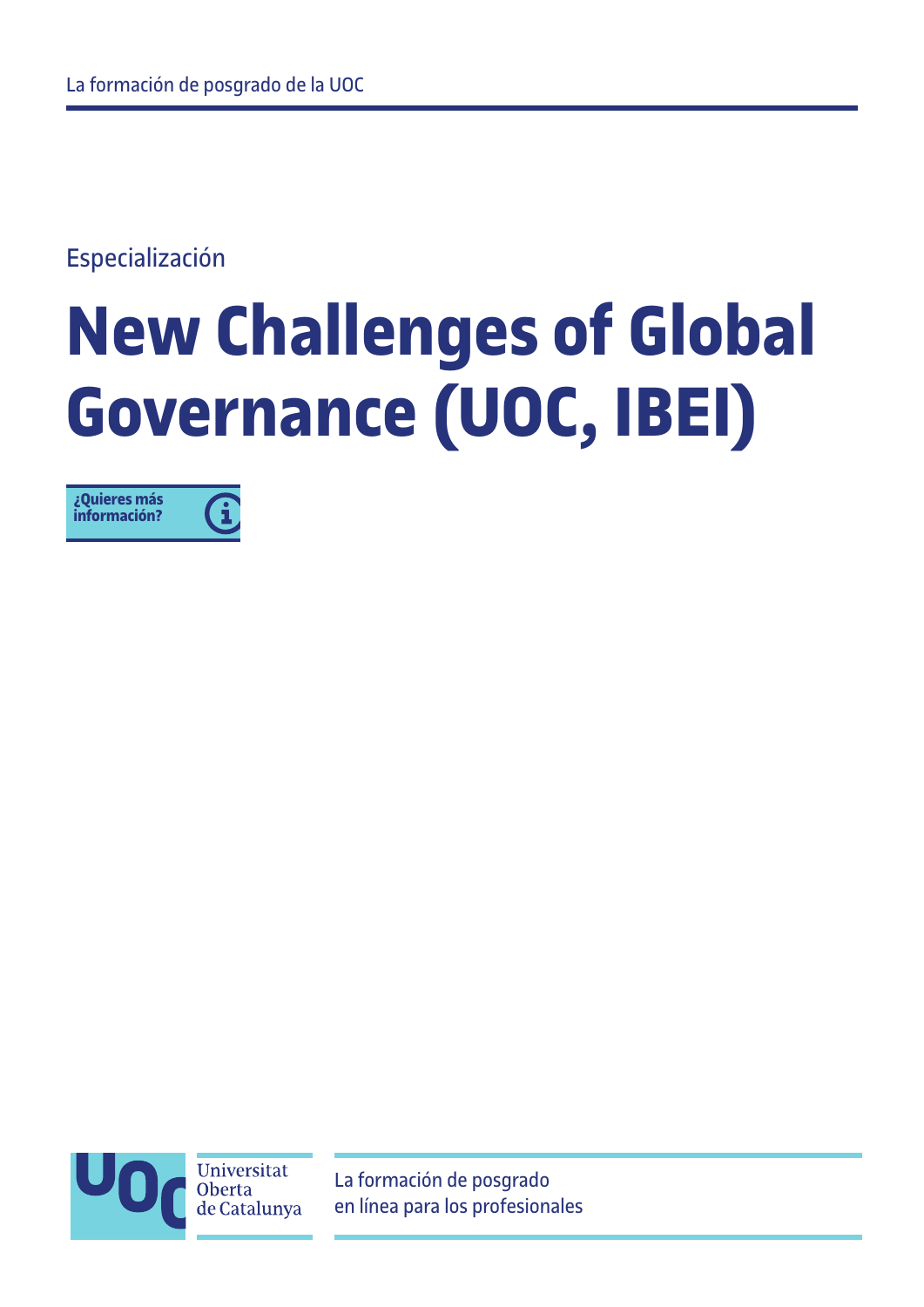## **New Challenges of Global Governance** (UOC, IBEI)

Globalization, technological changes and the irruption of emerging powers are reconfiguring world politics and rapidly transforming our societies. This program is designed to give participants a clear understanding of the challenges of global governance.

### **Objectives and Competences**

The goal of this program is to introduce participants into the challenges of world governance, to make them aware of the multiple dimensions existing in the International arena, to make them easier to understand the challenges at economic and political level considering the geopolitical context and the policy processes involved

- **•** Identify data sources and conduct rigorous bibliographic and documentary searches.
- **•** Argue and establish, based on data and theory, plausible explanations about international phenomena and establish ways to validate or refute them.
- **•** Prepare the presentation of reports and/or intervention proposals.
- **•** Use English both to receive and to communicate information, analysis and proposals

## **Aimed to**

This is a program aimed at graduate students with degrees in social sciences (Political Science, Sociology, Economics, Business and Administration, Social Sciences), other degrees, and non-graduate students interested in international policy issues and sensitized by the problems of the current world. The subjects of the course will have the master degree level, but non-graduate students will be accepted provided they have a minimum level to follow the program.

## **Profiles**

The profile of participants is broad: on the one hand, graduate students with an interest in International studies and geopolitical issues, on the other hand, professionals and interested audiences that required a better understanding of current international decision-making processes.

## **Academic Management**

#### **Ana Sofía Cardenal**

Associated Professor of Political Science at the Universitat Oberta de Catalunya and Associated Professor at the Pompeu Fabra University, where she teaches a course in Comparative Politics. She has been visitor researcher at the Centre of Latin American Studies of the Stanford University and Fulbright Fellow in the Politics Department at the New York University (NYU).

#### **Jacint Jordana**

Professor of Political Science and Public Administration at the Pompeu Fabra University. He holds a PhD in Economy (University of Barcelona, 1992). His main research area is analysing public policies, specially regulatory policies and regulatory governance. He has been visiting professor at the Copenhague Business School, Australia National University, Wissenschafts Zentrum of Berlin, California University (San Diego) and Universität Konstanz.

#### **Robert Kissack**

At IBEI since 2008, his research profile is at the intersection of the foreign policy of the European Union (EU) and international organisation. More specifically, his main research area is the EU as an actor in the multilateral system and his book Pursuing Effective Multilateralism (Palgrave, 2010) was one of the first in this field. Specialised in examining the capacity of the EU to operate in many different multilateral organisations, including the ILO, FAO, UN General Assembly and Security Council, the WTO and the IMF.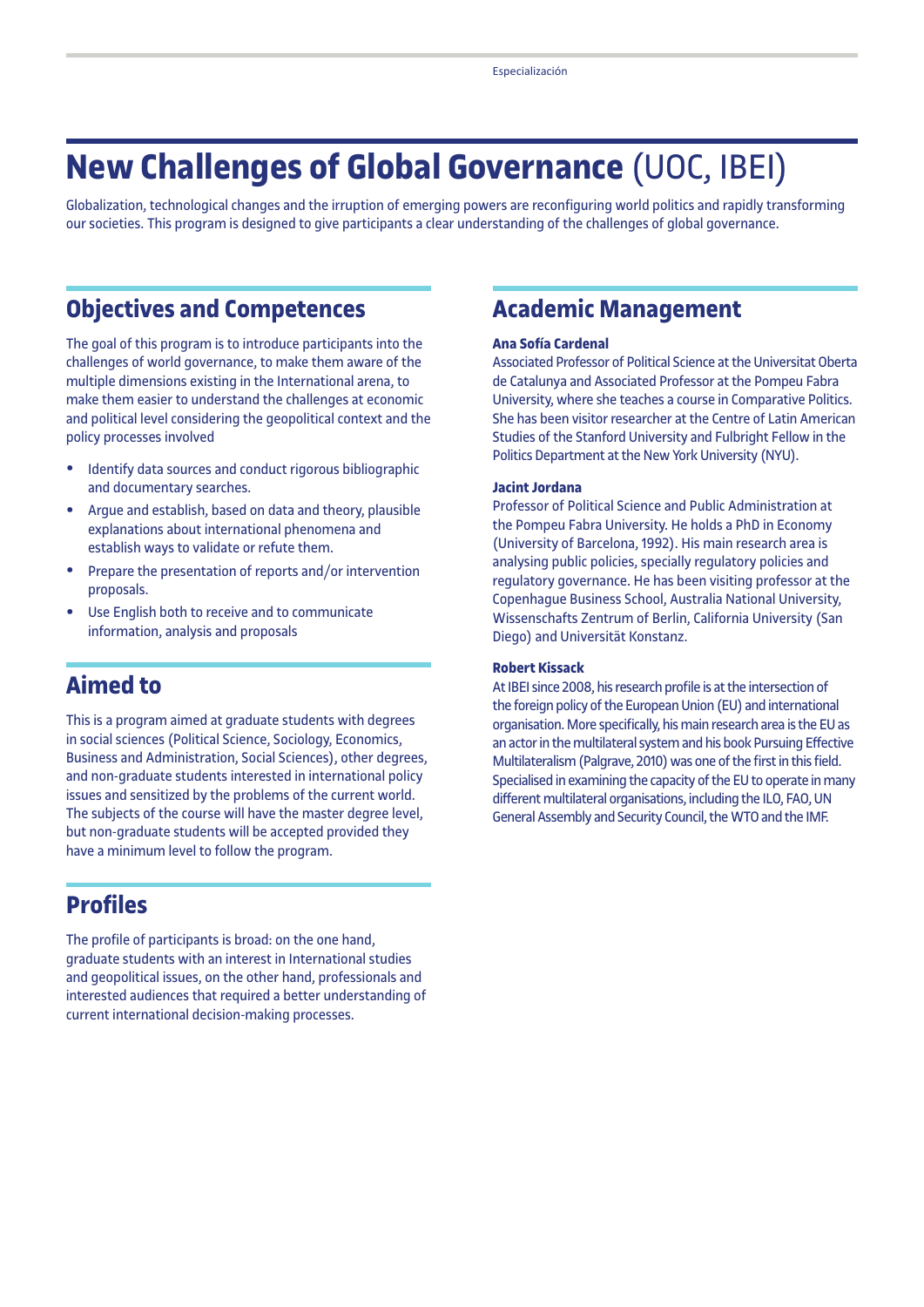#### Especialización

## **Faculty**

#### **Carlos D. Bravo Laguna**

Predoctoral FPU researcher at the IBEI, his research interests cover public policy, with a special focus on the case of the European Union. His PhD program in Political and Social Sciences is taught at Pompeu Fabra University (UPF). He holds a master's degree in International Relations from IBEI.

#### **Marie Vandendriessche**

Affiliated Professor at the IBEI Senior Researcher and Research Coordinator, EsadeGeo Center for Global Economy and Geopolitics (Barcelona/Madrid). Her work focuses on the interface between energy and climate change, covering policy, global governance, and geopolitics.

#### **Joan Tallada Martín**

Global health consultant, analyst and educator. As a consultant, he concentrates in evaluating healthcare programs in infectious diseases (HIV, TB and others) on one hand, and advice for political and financial sustainability and domestic resource mobilization in transition countries on the other.

#### **Francesca Contiguglia**

Former CIA officer and current writer. She has a Master's in International Relations and International Economics from the Johns Hopkins University School of Advanced International Studies (SAIS) and a Master's in Journalism from Columbia University.

## **Academic Program** 32 Créditos ECTS

| <b>Subjects</b>                             |  |
|---------------------------------------------|--|
| <b>International Environmental Politics</b> |  |
| The Challenges of Multilevel Governance     |  |
| <b>Global Health Governance</b>             |  |
| <b>Technology and Global Governance</b>     |  |

#### In collaboration: